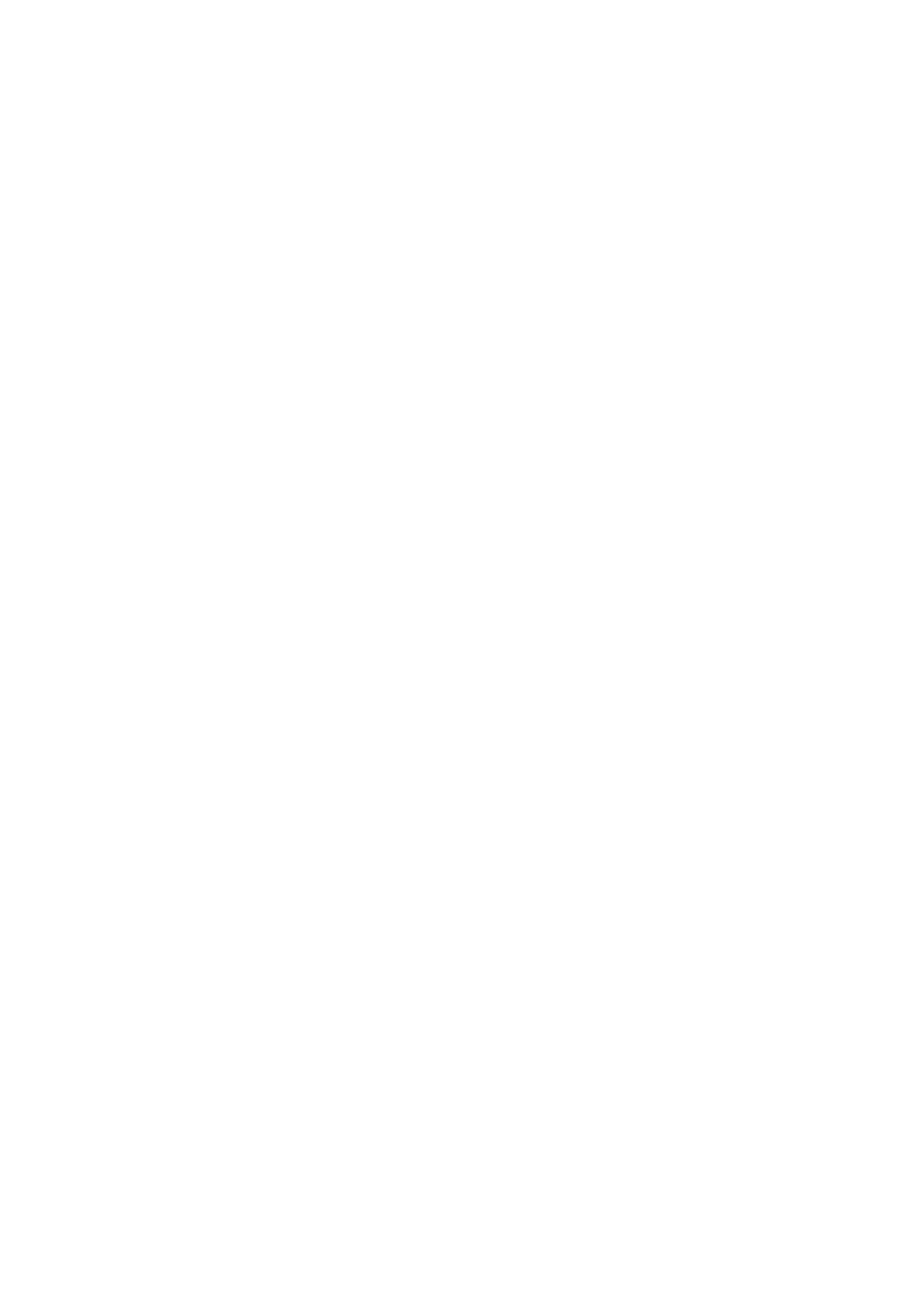## **NORTHERN TERRITORY OF AUSTRALIA**

As in force at 29 March 1993 \_\_\_\_\_\_\_\_\_\_\_\_\_\_\_\_\_\_\_\_

\_\_\_\_\_\_\_\_\_\_\_\_\_\_\_\_\_\_\_\_

## **CRIMINAL RECORDS (SPENT CONVICTIONS) ACT 1992**

#### **An Act to facilitate the more effective rehabilitation of certain offenders by providing that, in certain circumstances, their criminal records relating to relatively minor offences may be spent and not form part of their criminal history, and for related purposes**

## **Part 1 Preliminary**

#### **1 Short title**

This Act may be cited as the *Criminal Records (Spent Convictions) Act 1992*.

#### **2 Commencement**

This Act shall come into operation on a date to be fixed by the Administrator by notice in the *Gazette*.

#### **3 Interpretation**

(1) In this Act, unless the contrary intention appears:

*conditional pardon* means an extension of the prerogative of mercy referred to in section 432 of the Criminal Code upon a condition referred to in that section.

#### *court* means:

- (a) the Local Court;
- (b) the Juvenile Court established by section 14 of the *Juvenile Justice Act*;
- (c) the court of summary jurisdiction; or
- (d) the Supreme Court,

and includes a court of the Commonwealth, a State or another Territory of the Commonwealth having similar jurisdiction.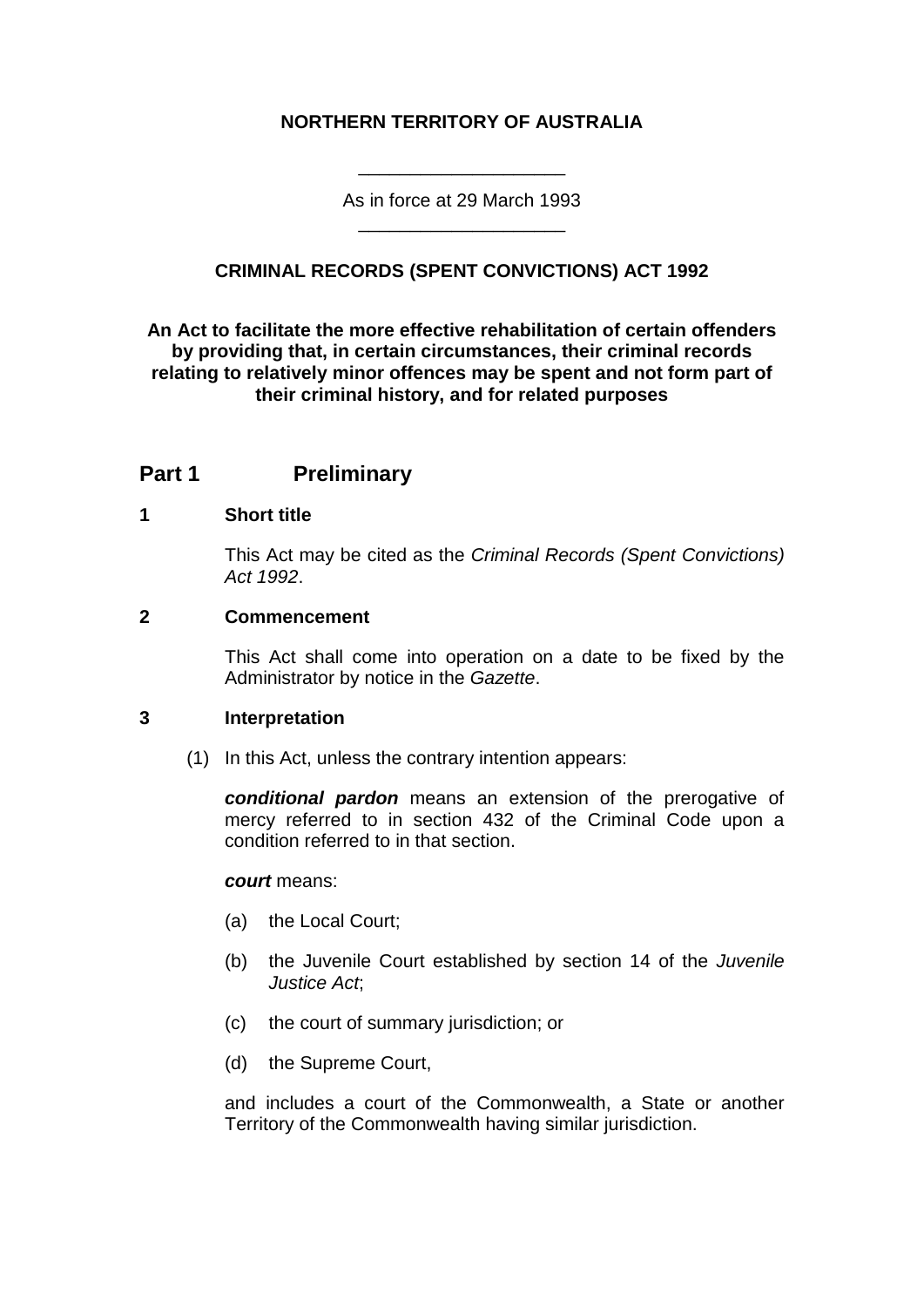*corresponding law* or *corresponding provision*, in relation to an Act or a provision of or under an Act of the Territory, means an Act or provision of or under an Act in force in a State or another Territory of the Commonwealth that corresponds as nearly as practicable to the Act or provision of or under the Act of the Territory.

*criminal record* means a record of:

- (a) a conviction;
- (b) a finding that an offence is proved (and any order in relation to the finding) without the court proceeding to conviction;
- (c) a conviction and the making of an order under section 5 of the *Criminal Law (Conditional Release of Offenders) Act*;
- (d) a finding or order made under section 53 of the *Juvenile Justice Act*;
- (e) a quashed conviction;
- (f) a pardon, including a conditional pardon;
- (g) a charge in respect of which a finding or order referred to in paragraphs (a) to (f), inclusive, is made by a court;
- (h) action taken in respect of a breach of prison discipline committed during a period of imprisonment; or
- (j) disciplinary action taken while a juvenile offender is in a detention centre,

and includes such a record of a conviction, finding, order, quashed conviction, pardon, charge or action in a State or another Territory of the Commonwealth.

*detention centre* means a juvenile detention centre approved under section 62 of the *Juvenile Justice Act* and includes a detention centre, however described, under a corresponding law.

*equivalent offence* means an offence against the relevant corresponding provision.

*imprisonment* includes a period during which a person is subject to a home detention order under Part IVA of the *Criminal Law (Conditional Release of Offenders) Act* but does not include:

(a) detention in a detention centre;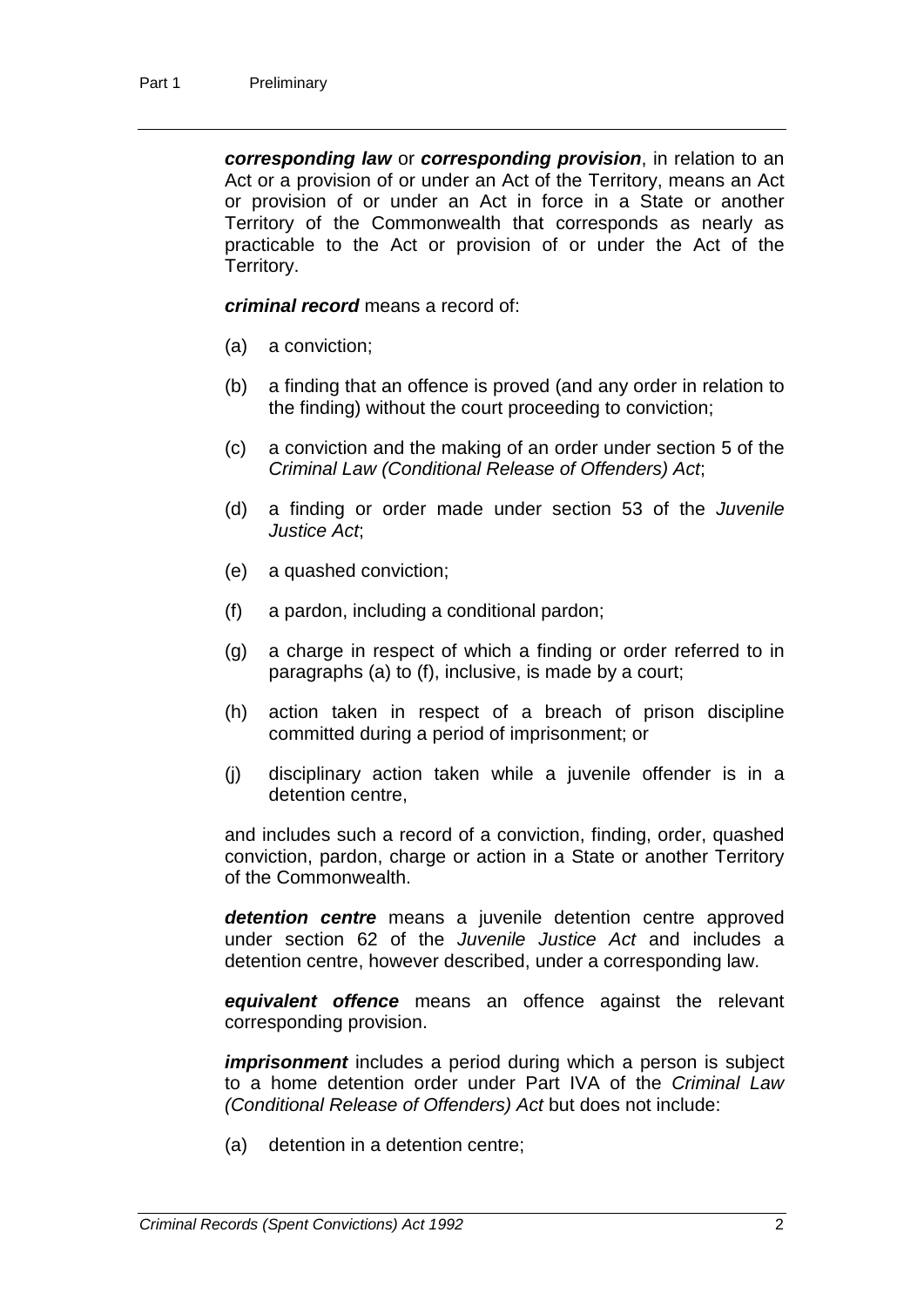- (b) a sentence of periodic imprisonment referred to in section 53(5) of the *Juvenile Justice Act*; or
- (c) a sentence imposed because of the failure to pay a penalty.

#### *law enforcement agency* means:

- (a) the Police Force of the Northern Territory, the Australian Federal Police, or the police force of a State or another Territory of the Commonwealth;
- (b) the National Crime Authority;
- (c) the Australian Bureau of Criminal Intelligence;
- (d) the National Exchange of Police Information;
- (e) the Attorney-General for the Territory, the Commonwealth or for a State or another Territory of the Commonwealth;
- (f) persons employed in the Northern Territory Attorney-General's Department, or a similar Department of the Commonwealth, a State or another Territory of the Commonwealth, or employed in a body administered by such a Department, being persons whose primary function is the institution or conduct of proceedings for offences;
- (g) the Office of the Director of Public Prosecutions for the Commonwealth or the Territory, or a similar body established under a law of a State or another Territory of the Commonwealth;
- (h) the Director of Public Prosecutions for the Commonwealth or the Territory, or a person performing a similar function appointed under a law of a State or another Territory of the Commonwealth;
- (j) a Crown Prosecutor;
- (k) a person who, under a law of the Commonwealth, the Territory or a State or another Territory of the Commonwealth, is permitted to practice as a legal practitioner, however described, to the extent to which he or she is engaged by or on behalf of the Crown to prosecute an offence;
- (m) a person performing functions and exercising powers on behalf of an agency, authority, department or statutory body referred to in this definition; or
- (n) a prescribed person or body.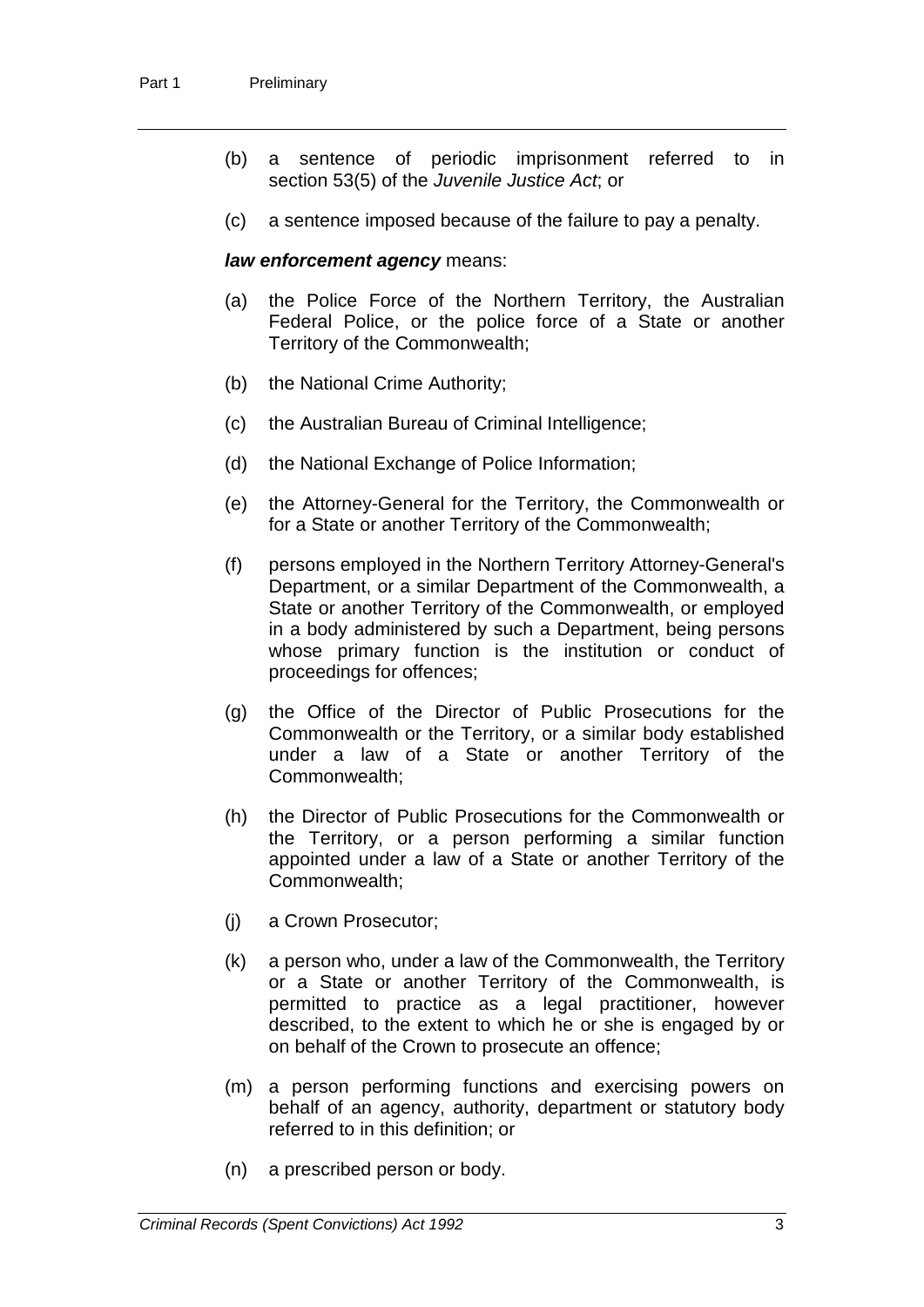*non-traffic offence* means an offence other than a traffic offence.

*offence* means an offence against a law in force in the Territory, the Commonwealth or a State or another Territory of the Commonwealth.

*pardon* means an extension of the prerogative of mercy referred to in section 431 of the Criminal Code, not being a conditional pardon.

*public authority* means a public or local authority constituted by or under an Act of the Territory, the Commonwealth or a State or another Territory of the Commonwealth, a government department or a statutory body or agency representing the Crown in any of its capacities, and includes a law enforcement agency and a person performing functions and exercising powers on behalf of the authority, department, statutory body or agency.

#### *quashed conviction* means

- (a) a conviction;
- (b) a finding that an offence has been proved, without proceeding to conviction; or
- (c) an order,

that, in accordance with subsection (2), shall be taken to have been quashed.

#### *sexual offence* means:

- (a) an offence against Division 2 of Part V of the Criminal Code;
- (b) an offence against sections 188(1)(k), 192 or 201 of the Criminal Code;
- (c) an offence prescribed as a sexual offence for the purposes of this section; or
- (d) an offence of:
	- (i) counselling or procuring;
	- (ii) aiding or abetting the commission of;
	- (iii) conspiring to commit;
	- (iv) attempting to commit; or
	- (v) being an accessory after the fact to,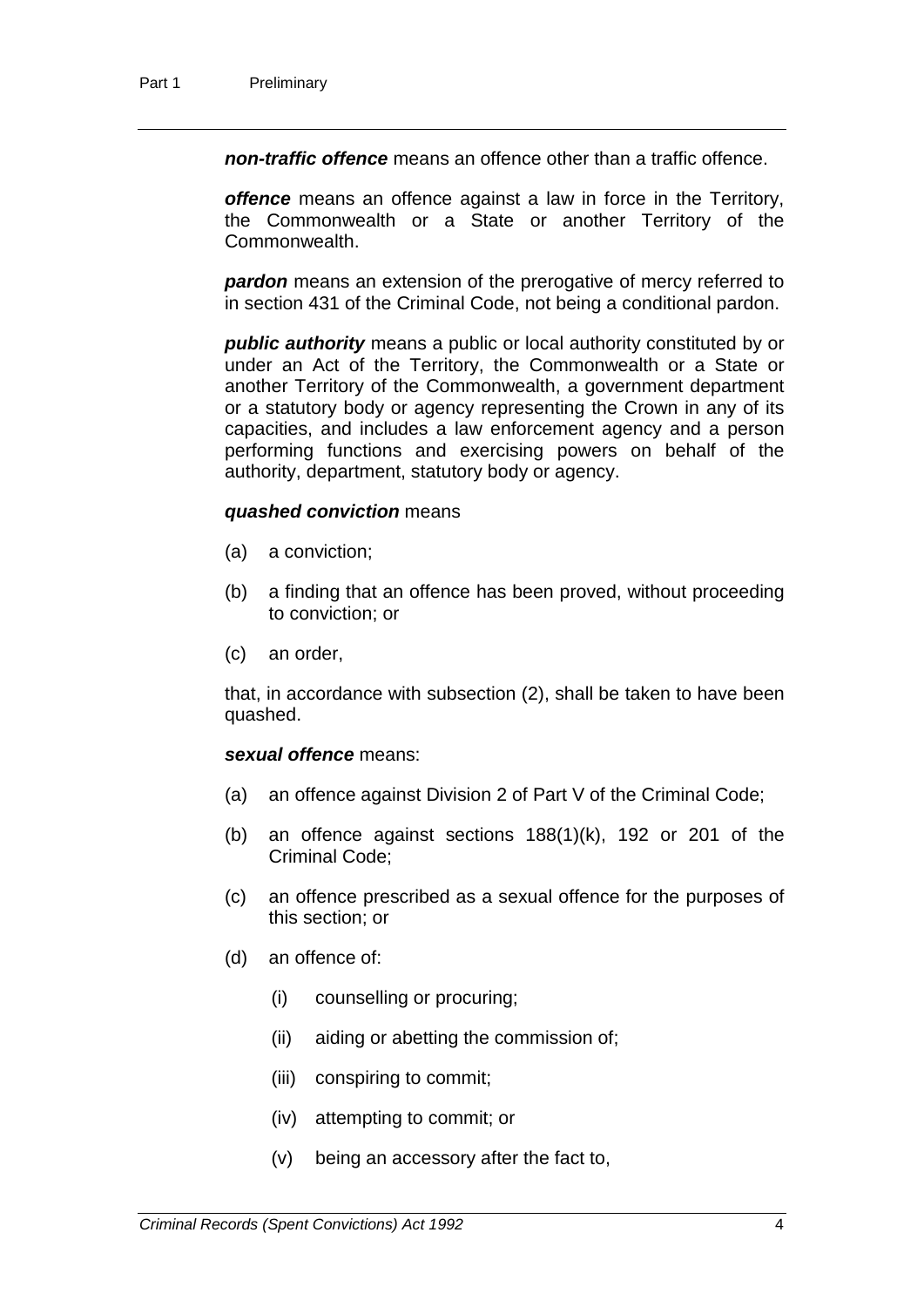an offence referred to in this definition or an equivalent offence.

*spent conviction* means a criminal record which is spent in accordance with Part 2.

*spent record* means:

- (a) a spent conviction;
- (b) a criminal record in respect of:
	- (i) a quashed conviction; or
	- (ii) an offence in respect of which an unconditional pardon has been given;
- (c) a charge not proceeded with; or
- (d) a charge that has been withdrawn.

*traffic offence* means an offence against the *Traffic Act* or the *Traffic Regulations*, or an offence prescribed for the purposes of this definition.

*violent offence* means an offence involving the use or threat of violence against another person.

- (2) For the purposes of this Act:
	- (a) a conviction shall be taken to be quashed if it is quashed or set aside;
	- (b) a finding that an offence has been proved, without proceeding to a conviction, shall be taken to be quashed if it is quashed or set aside (except where it is set aside in order to impose a penalty);
	- (c) a finding that an offence has been proved, (and any order in relation to the finding) without the court proceeding to a conviction, shall be taken to be quashed if the finding is quashed or set aside;
	- (d) a conviction and the making of an order under section 5 of the *Criminal Law (Conditional Release of Offenders) Act* shall be taken to be quashed if the conviction is set aside; and
	- (e) an order under section 53 of the *Juvenile Justice Act* shall be taken to be quashed if it is quashed or set aside.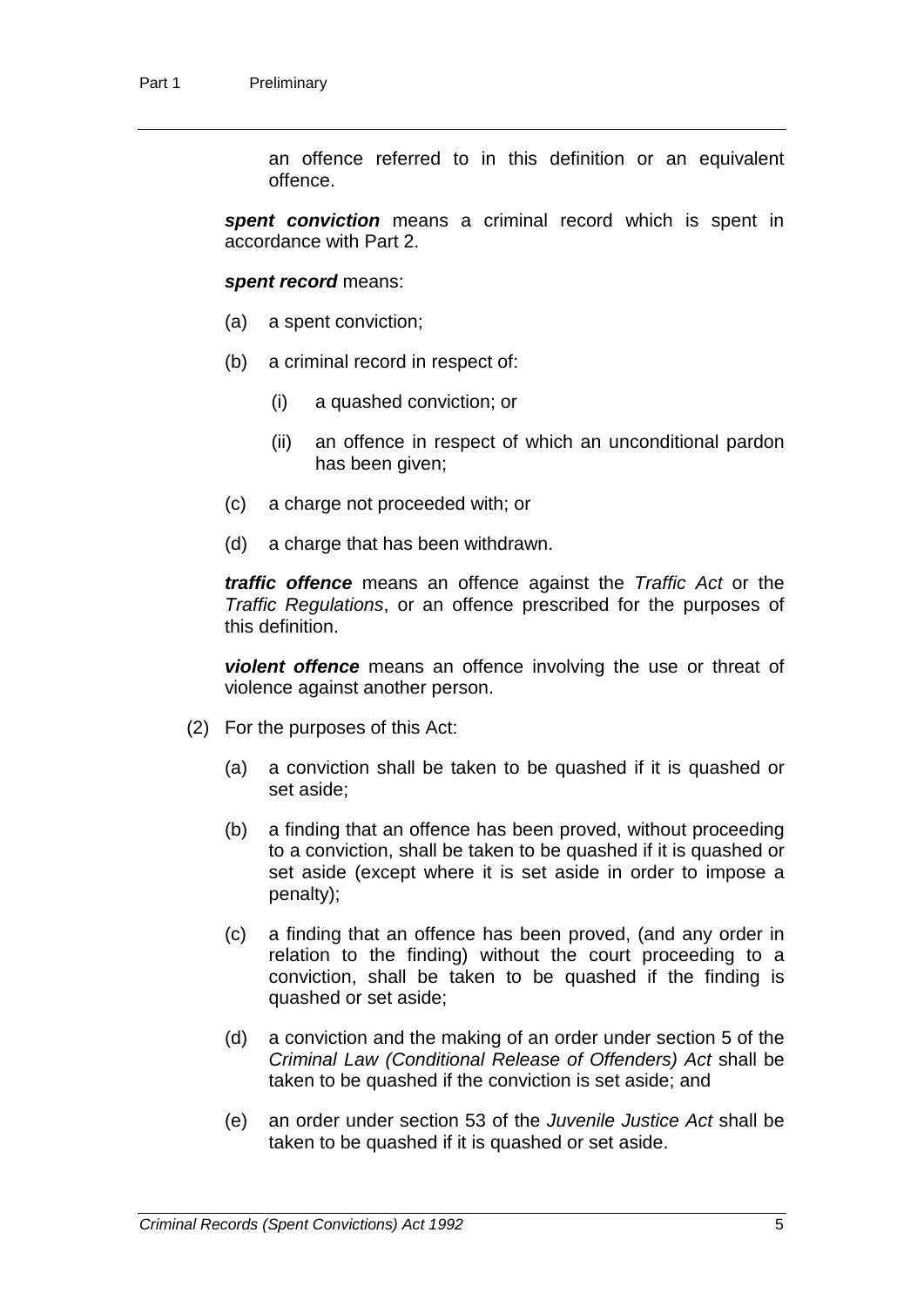(3) In this Act, unless the contrary intention appears, a reference to an Act or a provision of or under an Act of the Territory includes a reference to a corresponding law or corresponding provision, as the case may be.

#### **4 Application**

- (1) This Act binds the Crown not only in right of the Territory but also, so far as the legislative power of the Legislative Assembly permits, the Crown in all its other capacities.
- (2) This Act applies to and in relation to offences committed in the Territory, or in a State or another Territory of the Commonwealth, before or after the commencement of this Act.
- (3) This Act does not affect the operation of:
	- (a) sections 14 and 15 of the *Evidence Act*; or
	- (b) section 90 of the *Juvenile Justice Act*.

## **Part 2 Spent convictions**

#### **5 Interpretation**

In this Part *criminal record* does not include a criminal record of:

- (a) a sexual offence;
- (b) an offence by a body corporate; or
- (c) a prescribed offence.

#### **6 Convictions may be spent**

- (1) In subsection (2) *criminal record* does not include a record of a conviction of an offence in respect of which a sentence of imprisonment for more than 6 months was imposed, whether or not the sentence was suspended.
- (2) Subject to this Part, a criminal record is a spent conviction on the expiration of a period, immediately after the date of conviction of the offence, of:
	- (a) where the offender was convicted in the Juvenile Court within the meaning of the *Juvenile Justice Act* – 5 years; and
	- (b) in any other case 10 years,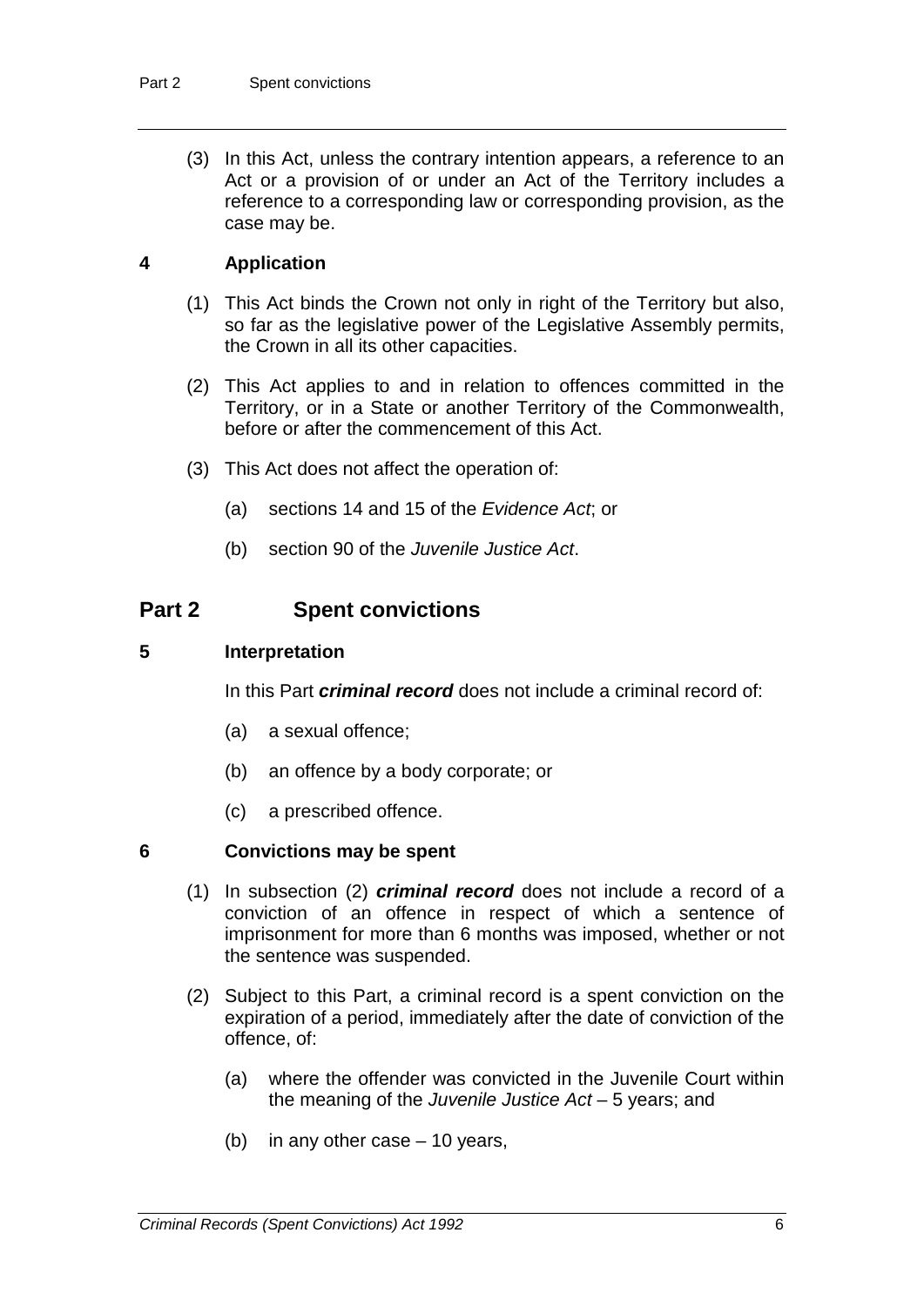during which period the offender has not:

- (c) been convicted of an offence punishable by imprisonment; or
- (d) served all or any part of a sentence of imprisonment.
- (3) A conviction for a subsequent traffic offence and any period of imprisonment served in respect of the offence shall be taken into account in calculating a period referred to in subsection (2) only in respect of a conviction relating to a traffic offence.
- (4) A conviction for a subsequent non-traffic offence and any period of imprisonment served in respect of the offence shall be taken into account in calculating a period referred to in subsection (2) only in respect of a conviction relating to a non-traffic offence.

#### **7 Where court does not record or proceed to conviction**

- (1) Where a person has been convicted of an offence but a court, without recording the conviction, discharges the person absolutely, the criminal record (if any) of the conviction is a spent conviction immediately the person is discharged.
- (2) Subject to subsections (3) and (4), a criminal record in respect of a finding that an offence is proved without the court proceeding to conviction is a spent conviction immediately the finding or order is made.
- (3) A criminal record of a finding or order made under section 53 of the *Juvenile Justice Act*, not being an order made under subsection (1)(a) of that section, without the court proceeding to conviction, is a spent conviction immediately the period specified in the order expires if the person subject to it has by that time complied with all of its requirements or where, before that time, he or she has complied with all of its requirements and there is no continuing obligation to be met, on the completion of those requirements.
- (4) Where a court finds an offence proved and, without proceeding to conviction, makes an order under section 4 of the *Criminal Law (Conditional Release of Offenders) Act*, the criminal record of that offence is a spent conviction immediately the period specified in the order expires if the person subject to it has by that time complied with all its requirements or where, before that time, he or she has complied with all of its requirements and there is no continuing obligation to be met, on the completion of those requirements.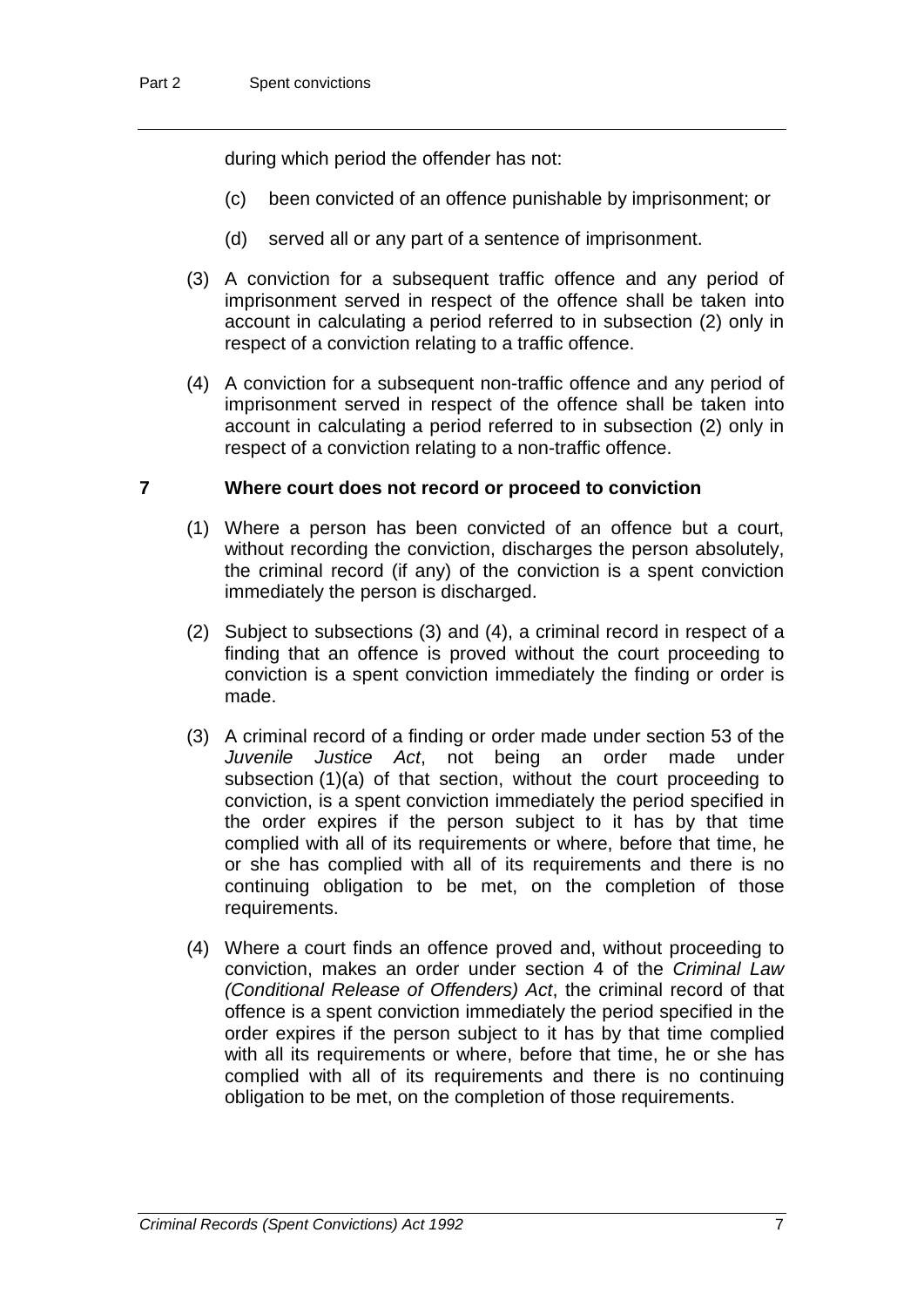#### **8 Repealed provisions**

A criminal record in respect of an offence against a provision of an Act is a spent conviction immediately the provision is repealed, except where:

- (a) a provision in an Act enacted in the jurisdiction before or in substitution for the first-mentioned provision, substantially of the same effect, is in force; or
- (b) the provision in respect of the offence, or a record of the offence, is prescribed for the purposes of this section.

#### **9 Conditional pardons**

A criminal record of a conditional pardon is a spent conviction immediately the conditions to which it is subject are complied with.

#### **10 Revival of convictions which are spent convictions**

- (1) The criminal record of a conviction of a person in respect of a nontraffic offence ceases to be a spent conviction on the conviction of the person of a non-traffic offence punishable by imprisonment, and this Act then applies as if the criminal record had never been a spent conviction.
- (2) The criminal record of a conviction of a person in respect of a traffic offence ceases to be a spent conviction on the conviction of the person of a traffic offence punishable by imprisonment, and this Act then applies as if the criminal record had never been a spent conviction.

## **Part 3 Effect of spent records**

#### **Division 1 Disclosure of records**

#### **11 Person not required to disclose spent record**

Subject to this Part, where a record is a spent record:

- (a) the person to whom it relates is not required to disclose to another person that spent record;
- (b) a question concerning a person's convictions, criminal history or criminal record or a record of a similar kind shall be taken to refer only to a record which is not a spent record; and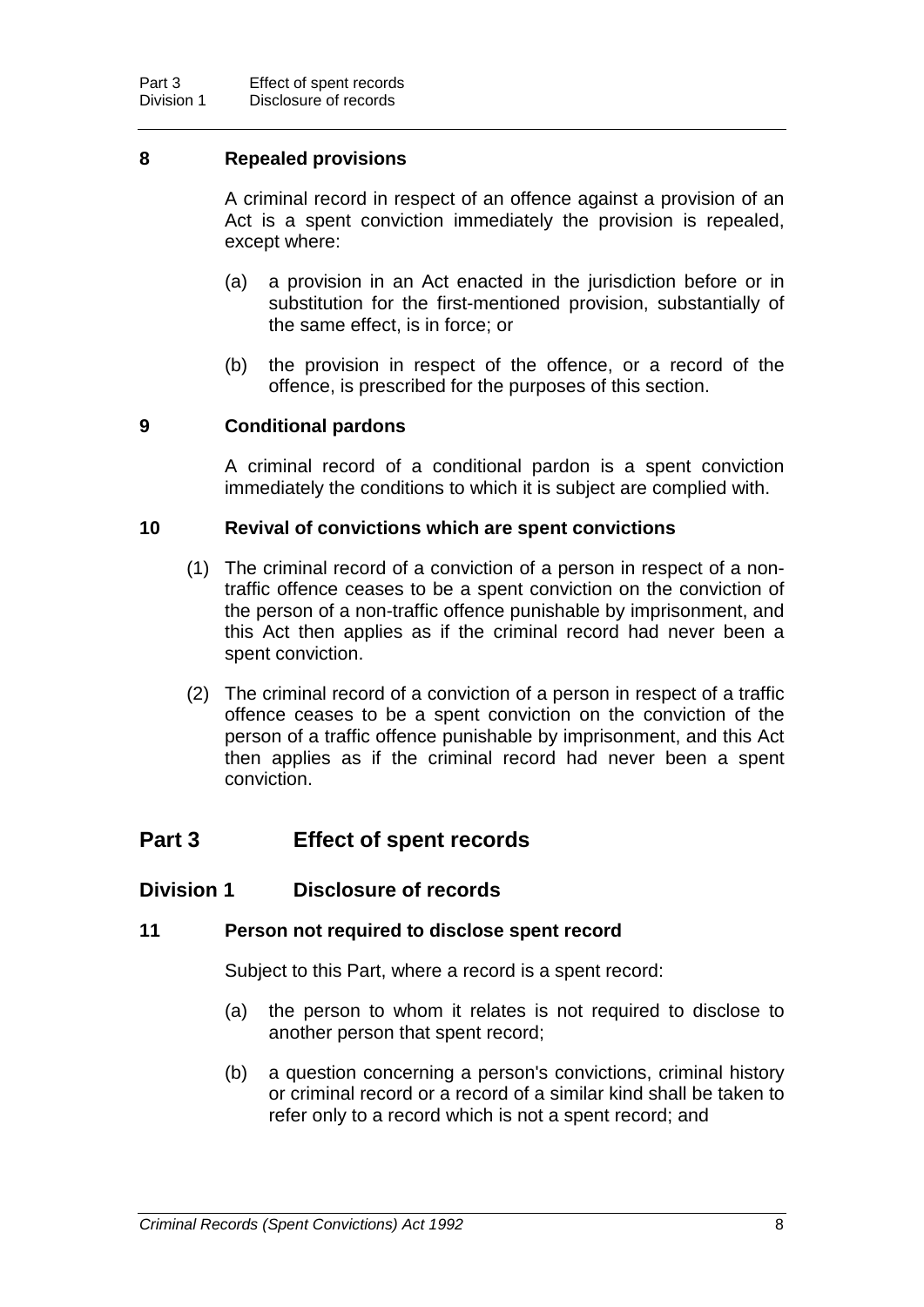- (c) in the application to a person of a provision of an Act or instrument of a legislative or administrative character:
	- (i) a reference to a conviction, criminal history or criminal record or record of a similar kind shall be taken to be a reference only to a record which is not a spent record; and
	- (ii) a reference to a person's character or fitness shall not be taken as permitting or requiring a spent record to be taken into account.

## **12 Unlawful disclosure of spent record**

(1) A person with access to records kept by or on behalf of a public authority which include spent records who, other than in accordance with this Part, discloses a spent record or information relating to a spent record to a person without the consent of the person to whom the record relates, is guilty of an offence.

Penalty: \$5,000 or imprisonment for 6 months.

(2) A person who knows, or should reasonably be expected to know, that a record is a spent record and who, other than in accordance with this Part, discloses the spent record or information relating to the spent record without the consent of the person to whom that spent record relates, is guilty of an offence.

Penalty: \$5,000.

- (3) The Commissioner of Police may disclose a spent conviction to a law enforcement agency, to the holder of a prescribed office or to a prescribed person for the purpose of the prosecution of an offence or the making of submissions on sentencing in respect of an offence.
- (4) A law enforcement agency may disclose a spent conviction to another law enforcement agency for the purpose of the prosecution of an offence or the making of submissions on sentencing in respect of an offence.
- (5) A law enforcement agency, where required to do so by, or in the course of a proceeding before, a court, may disclose a spent conviction to the court, but a court shall not require such a disclosure or permit publication of any information so disclosed unless it is of the opinion that the interests of justice in the particular circumstances require the disclosure and/or publication.
- (6) A person employed by or working for an archive or a library may make available to a member of the public, or to an officer of another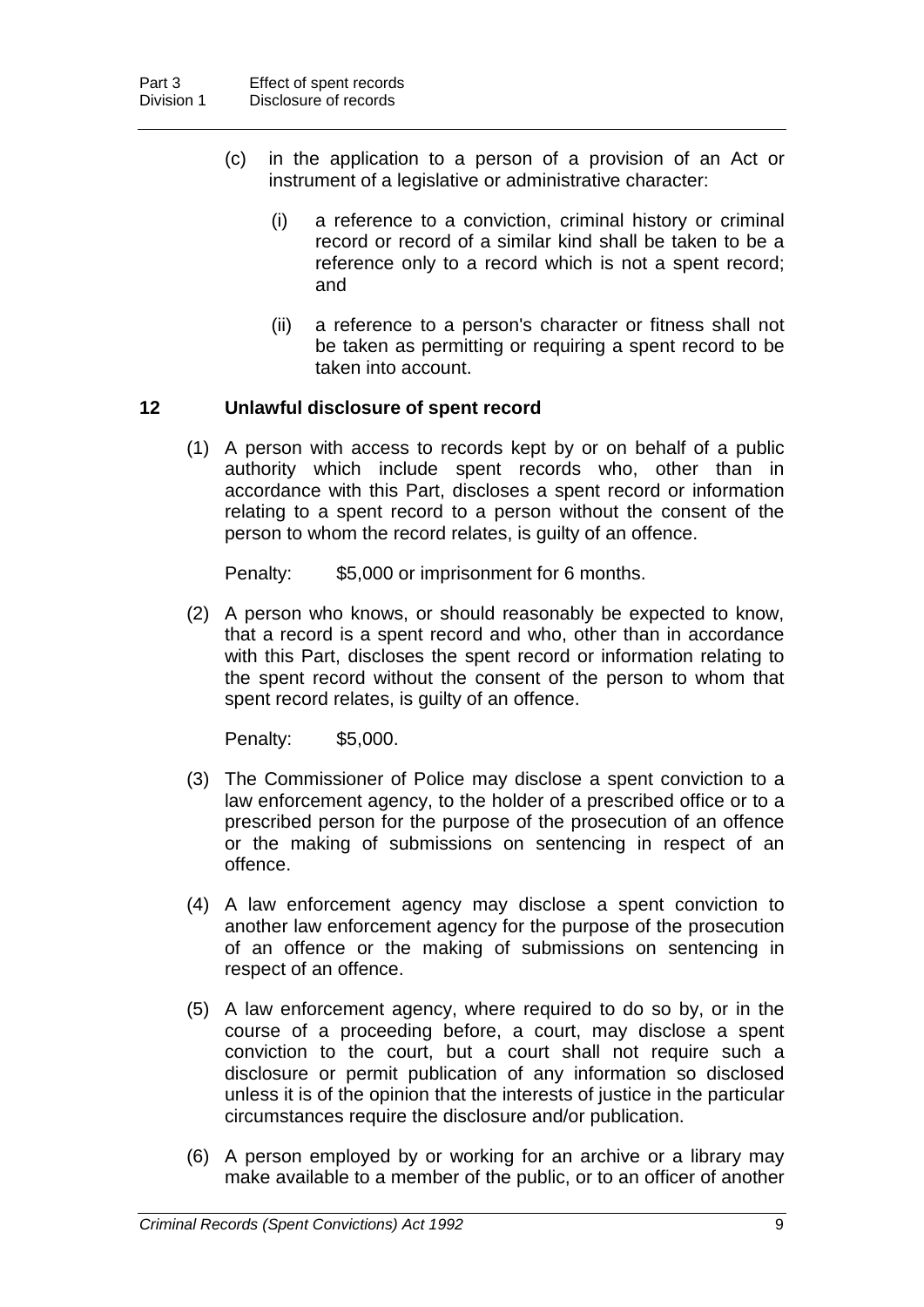archive or library, in accordance with the normal procedures of the first-mentioned archive or library, material that is normally available for public scrutiny which contains information relating to a spent record.

#### **13 Spent records not to be taken into account for unauthorised purpose**

A person who takes into account a spent record for a purpose not authorised by or under this Act is guilty of an offence.

Penalty: \$5,000.

#### **14 Unlawfully obtaining information**

A person who fraudulently or dishonestly obtains or attempts to obtain information in respect of a spent record kept by or on behalf of a public authority is guilty of an offence.

Penalty: \$5,000 or imprisonment for 6 months.

## **Division 2 Exclusions**

#### **15 Exclusions in relation to spent convictions**

Sections 11 and 13 do not apply in respect of a spent conviction:

- (a) in relation to an application for appointment to or employment as a Judge, magistrate, justice of the peace, member of the Police Force, prison officer, parole officer, probation officer, juvenile justice officer, juvenile detention centre worker, home detention surveillance officer or community service order supervising officer;
- (b) relating to a violent offence, an offence under section 202 of the Criminal Code or an offence under section 13, 14, 15 or 16 of the *Prostitution Regulation Act*, in relation to an application for appointment to or employment as a teacher, a teacher's aide or a provider of child care services
- (c) for arson or attempted arson in relation to an application by the person to whom the spent conviction relates to be appointed to or employed in or otherwise engaged in fire fighting or fire prevention;
- (d) relating to a violent offence, to a request by a public authority for information about the conviction where the information is sought for the purpose of determining whether to grant, reissue or revoke a licence, permit or registration under the *Firearms Act*;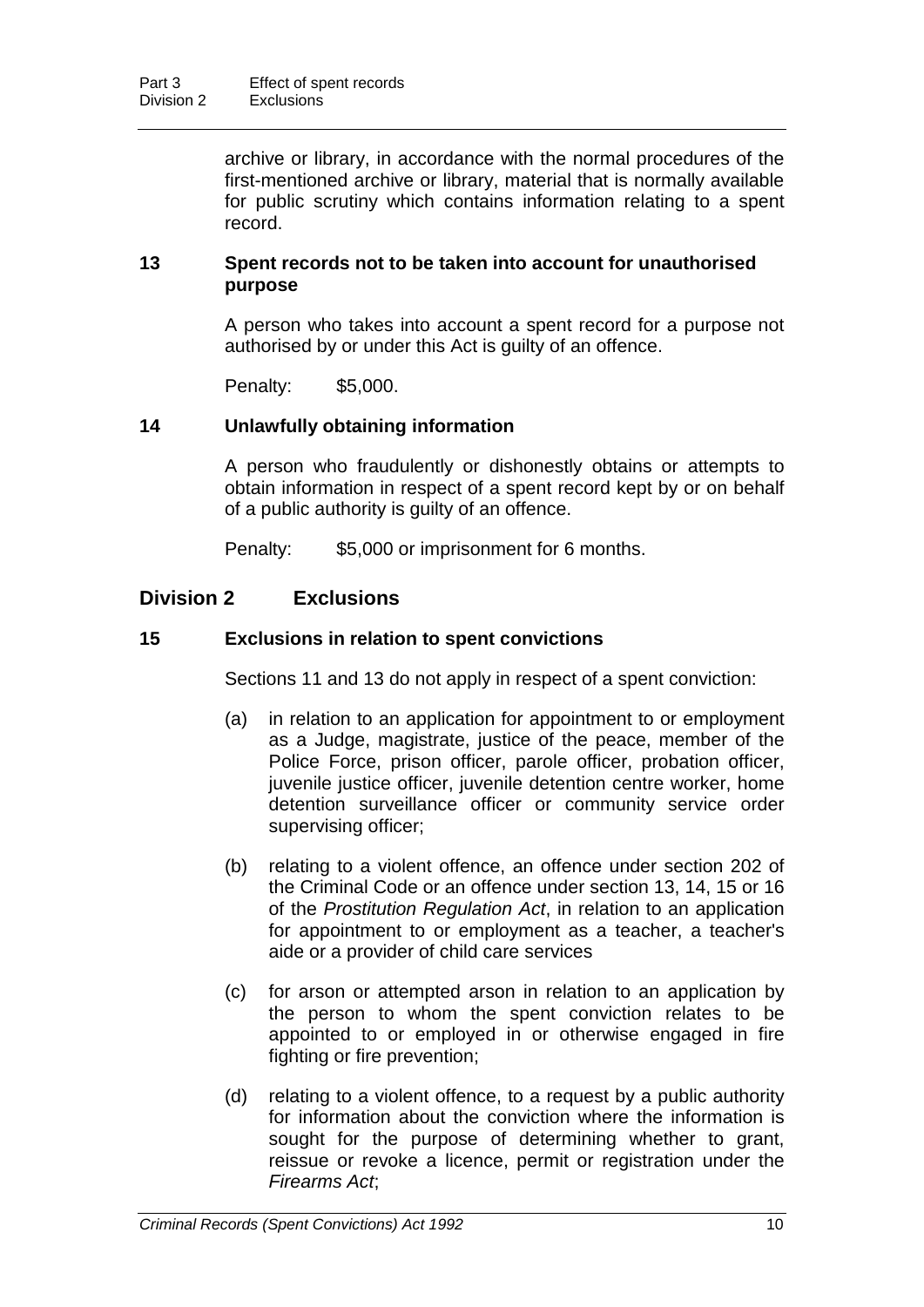- (e) in relation to the consideration of the suitability of a person to be a juror;
- (f) to or in relation to proceedings before a court (or investigations for the purpose of such proceedings or determining whether proceedings should be commenced), including the giving of evidence or the conduct of the case before, or the making of a decision (including a decision concerning sentencing) by, the court, but where a disclosure of a spent conviction is made to the court the court shall not permit the publication of any information so disclosed unless it is of the opinion that the interests of justice in the particular circumstances require its publication; or
- (g) relating to a disqualifying offence within the meaning of section 24(3) of the *Prostitution Regulation Act* or an attempt to commit such an offence, in respect of an application for an operator's licence or a manager's licence under that Act.

## **Part 4 Miscellaneous**

## **16 Act does not authorise contravention of other laws**

Nothing in this Act authorises a person to disclose a charge, finding, order or conviction, or to take a charge, finding, order or conviction into account, if to do so would contravene any other law in force in the Territory.

#### **17 Act does not affect certain other lawful acts**

Nothing in this Act affects anything lawfully done before a matter to which this Act applies becomes, or becomes the subject of, a spent record.

#### **18 Destruction of records**

This Act does not authorise the destruction by or on behalf of a public authority of a spent record.

## **19 Regulations**

- (1) The Administrator may make regulations, not inconsistent with this Act, prescribing all matters:
	- (a) required or permitted by this Act to be prescribed; or
	- (b) necessary or convenient to be prescribed for carrying out or giving effect to this Act.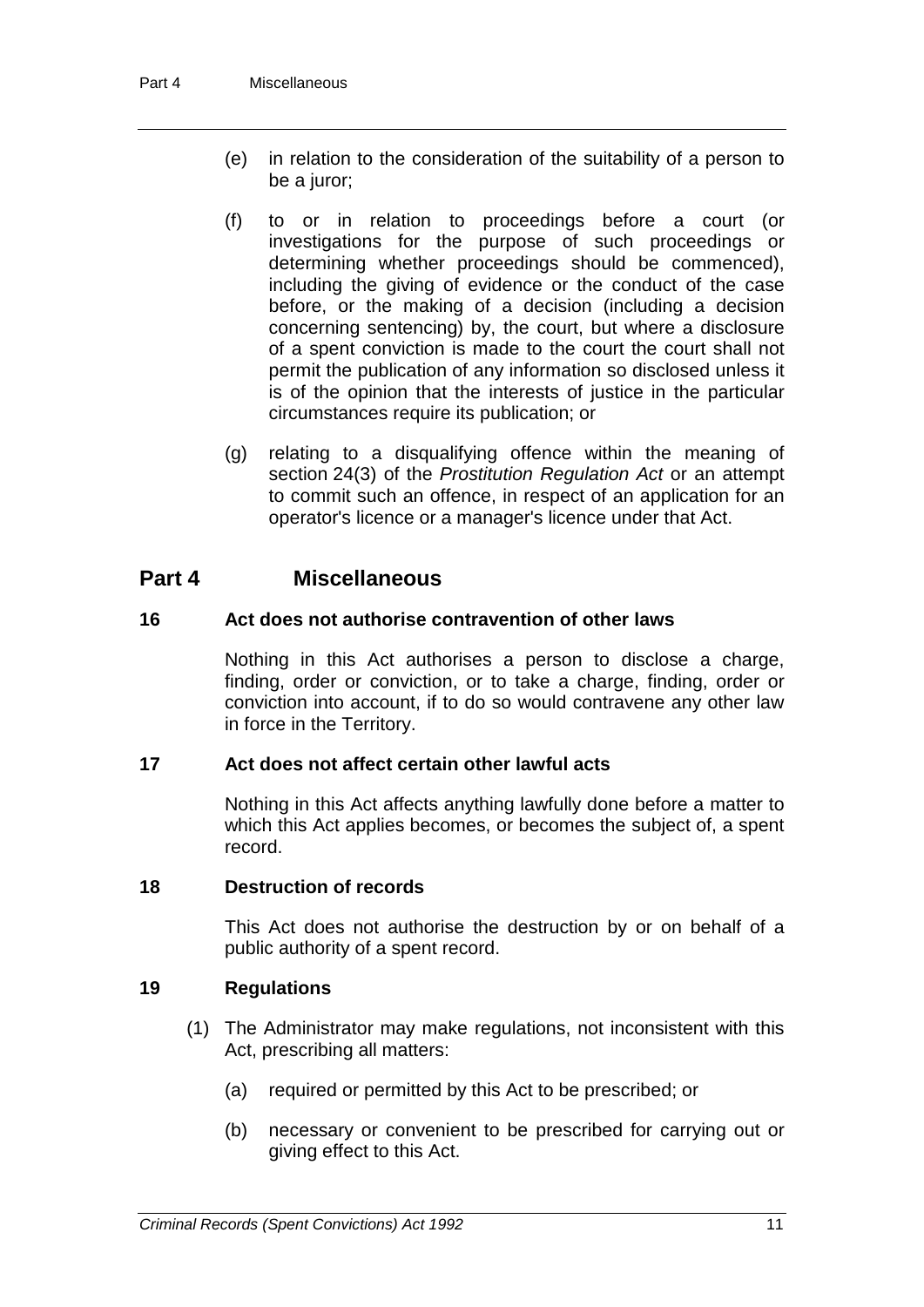- (2) The Regulations may provide that this Act or a provision of this Act does not affect another Act or a provision of another Act, whether enacted before or after the commencement of this Act and, on a regulation being so made, this Act shall be construed accordingly.
- (3) The Regulations may provide that a provision of this Act does not apply to or in relation to:
	- (a) a specific record or part of a record or information relating to that record;
	- (b) a specified person or class of persons; and/or
	- (c) specified circumstances,

and on a regulation being so made this Act shall be construed accordingly.

(4) Without limiting the Administrator's power under this section, the Minister shall, in the fifth year after regulations referred to in subsection (3) are made and in each succeeding fifth year thereafter while any such regulations remain in force, review the regulations for the purpose of deciding whether the Administrator should be advised to repeal or amend the regulations.